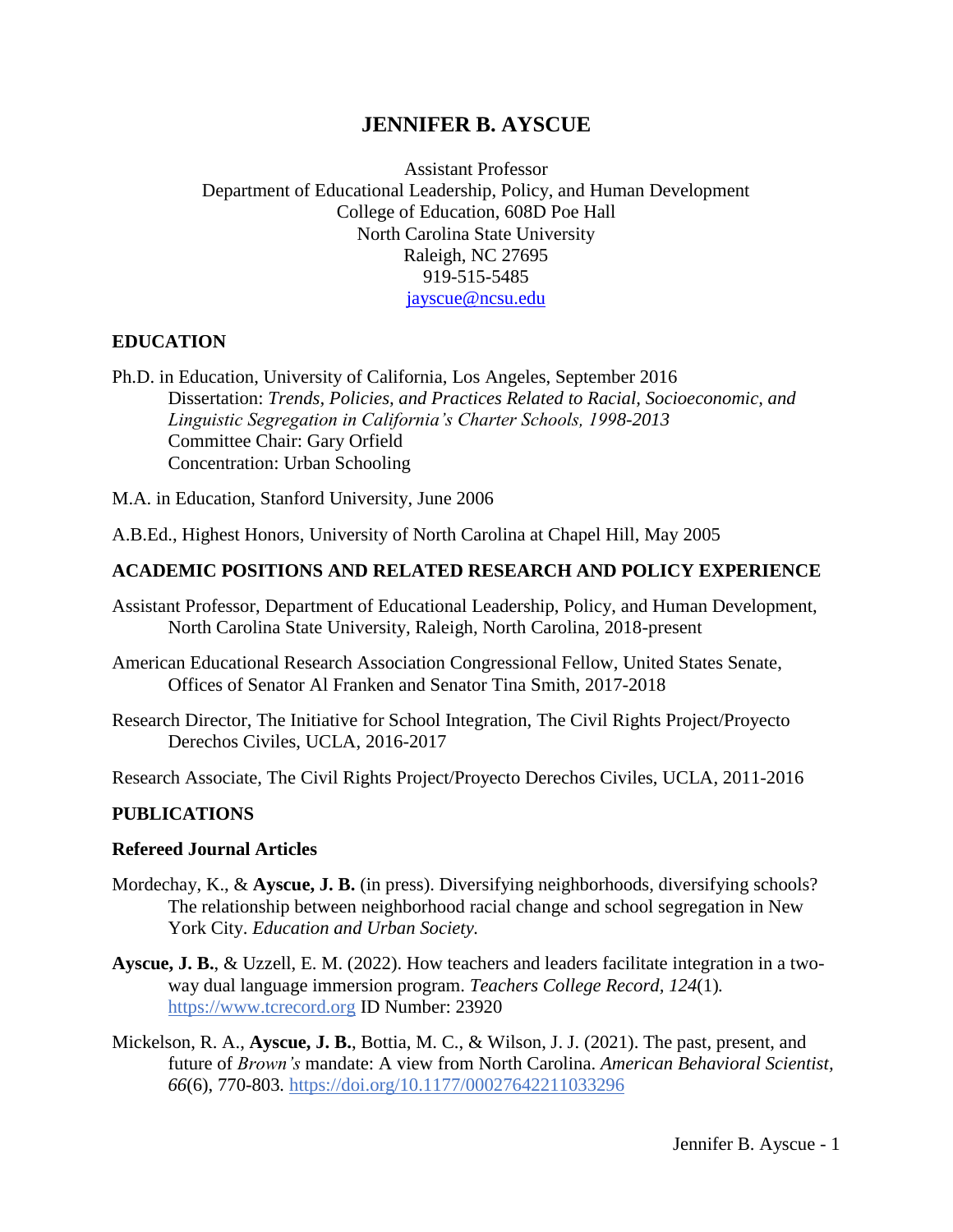- Uzzell, E. M., & **Ayscue, J. B.** (2021). Racial integration through two-way dual language immersion: A case study. *Education Policy Analysis Archives, 29*(48)*.* <https://doi.org/10.14507/epaa.29.5949>
- Mordechay, K., & **Ayscue, J. B.** (2020). Does neighborhood gentrification create school desegregation? *Teachers College Record, 122*(5)*.* [https://www.tcrecord.org](https://www.tcrecord.org/Home.asp) ID Number: 23191
- **Ayscue, J. B.**, & Siegel-Hawley, G. (2019). Magnets and school turnarounds: Revisiting policies for promoting equitable, diverse schools. *Education Policy Analysis Archives, 27*(72)*.* <https://doi.org/10.14507/epaa.27.4248>
- Fusarelli, L. D., & **Ayscue, J. B.** (2019). Is ESSA a retreat from equity? *Phi Delta Kappan, 101*(2), 32-36. [https://doi.org/10.1177/0031721719879152](https://doi.org/10.1177%2F0031721719879152)
- Mordechay, K., & **Ayscue, J. B.** (2018). Policies needed to build inclusive cities and schools. [Commentary]. *Education Policy Analysis Archives, 26*(98)*.* <https://doi.org/10.14507/epaa.26.3659>
- **Ayscue, J. B.**, Siegel-Hawley, G., Kucsera, J., & Woodward, B. (2016). School segregation and resegregation in Charlotte and Raleigh, 1989-2010. *Educational Policy*, 1-52*.* [https://doi.org/10.1177/0895904815625287](https://doi.org/10.1177%2F0895904815625287)
- **Ayscue, J. B.**, Siegel-Hawley, G., Woodward, B., & Orfield, G. (2016). When choice fosters inequality: Can research help? *Phi Delta Kappan, 98*(4), 49-54. [https://doi.org/10.1177/0031721716681777](https://doi.org/10.1177%2F0031721716681777)
- **Ayscue, J. B.** (2016). Promising or potentially harmful? Suburban school responses to racial change. *Peabody Journal of Education, 91*(3), 326-347. <https://doi.org/10.1080/0161956X.2016.1182840>
- Frankenberg, E., **Ayscue, J. B.**, & Tyler, A. C. (2016). Diversifying high schools in racially changing suburban districts: Expanding opportunity, creating barriers? *Peabody Journal of Education, 91*(3), 383-403. <https://doi.org/10.1080/0161956X.2016.1184946>
- Tyler, A. C., Frankenberg, E., & **Ayscue, J. B.** (2016). Race and place: How suburban schools respond to increasing racial diversity. *Peabody Journal of Education, 91*(3), 283-288*.* <https://doi.org/10.1080/0161956X.2016.1182837>
- **Ayscue, J. B.**, & Frankenberg, E. (2016). Desegregation and integration. *Oxford Bibliographies in Education*. Ed. Luanna H. Meyer. New York: Oxford University Press. <https://doi.org/10.1093/OBO/9780199756810-0139>
- **Ayscue, J. B.**, & Orfield, G. (2014). School district lines stratify educational opportunity by race and poverty. *Race and Social Problems, 7*(1), 5-20. [https://doi.org/10.1007/s12552-014-](https://doi.org/10.1007/s12552-014-9135-0) [9135-0](https://doi.org/10.1007/s12552-014-9135-0)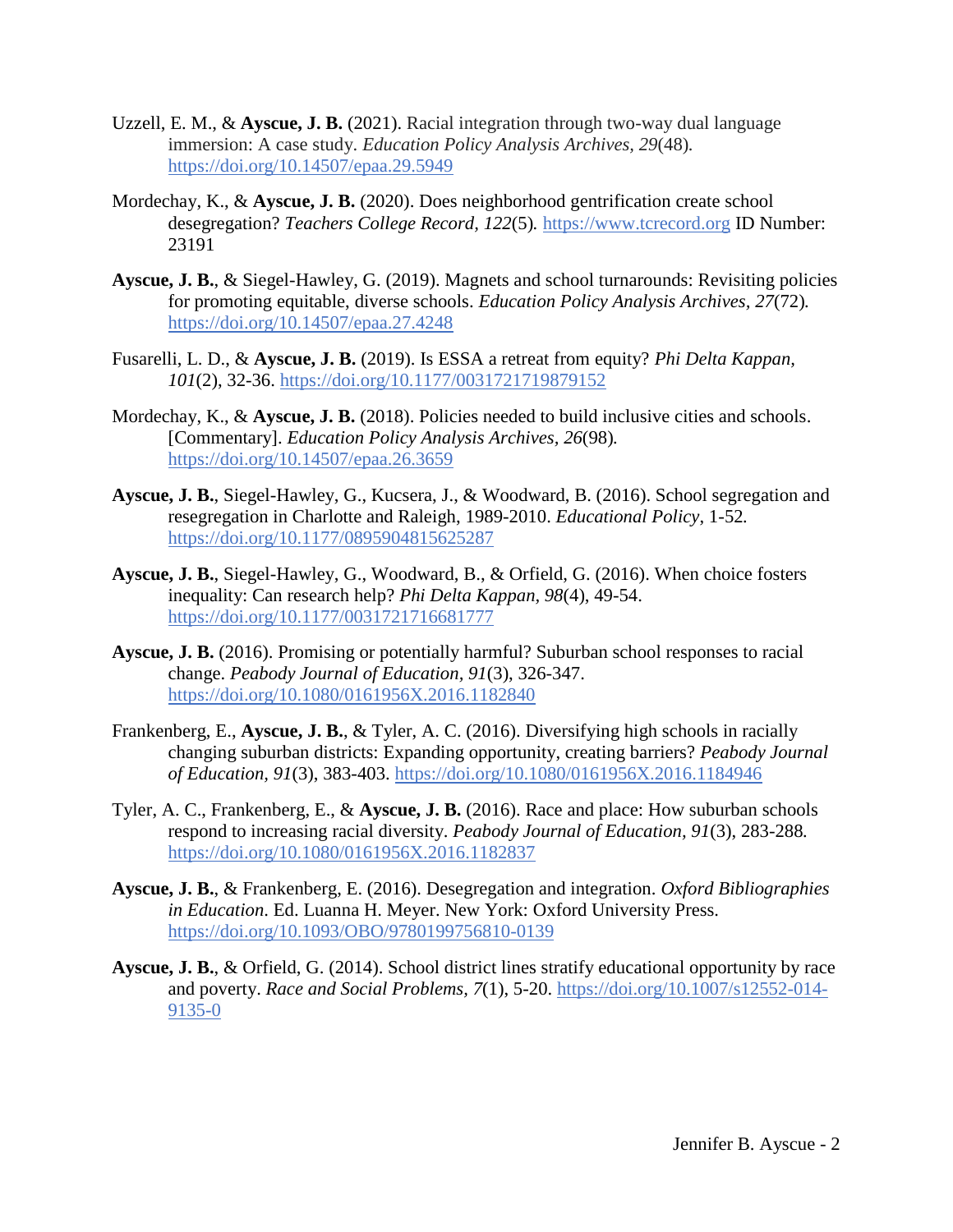#### **Journal Issues**

Frankenberg, E., Tyler, A., & **Ayscue, J. B.** (Eds.). (2016). Race and place: How suburban schools respond to increasing racial diversity [Special issue]. *Peabody Journal of Education, 91*(3)*.*

#### **Non-Refereed Journal Articles**

- Uzzell, E. M., & **Ayscue, J. B.** (2021). Integration through immersion: The possibilities of twoway dual language programs. *Poverty and Race, 30*(2), 5-6, 13*.*
- **Ayscue, J. B.** (2016). Review of *Yesterday, today, and tomorrow: School desegregation and resegregation in Charlotte*, by R. A. Mickelson, S. S. Smith, & A. H. Nelson (Eds.). *Education Review*, 23*.*
- Frankenberg, E., & **Ayscue, J. B.** (2013). New faces in suburban spaces: How diversifying districts and schools are responding to marked change in their racial makeup. *School Administrator*, 70(11), 23-27.

#### **Books**

Orfield, G., & **Ayscue, J. B.** (Eds.) (2018). *Discrimination in elite public schools: Investigating Buffalo*. Teachers College Press.

#### **Book Chapters**

- **Ayscue, J. B.** (in press). Charter school segregation in Detroit. In C. L. Ivery & J. A. Bassett (Eds.), *Detroit and the new political economy of integration.* Palgrave Macmillan.
- **Ayscue, J. B.** (2018). Buffalo's choice schools and the civil rights issues. In G. Orfield & J. B. Ayscue (Eds.), *Discrimination in elite public schools: Investigating Buffalo* (pp. 27-41)*.*  Teachers College Press.
- **Ayscue, J. B.**, & Siegel-Hawley, G. (2018). How to make competitive schools of choice more accessible and equitable. In G. Orfield & J. B. Ayscue (Eds.), *Discrimination in elite public schools: Investigating Buffalo* (pp. 92-115)*.* Teachers College Press.
- Orfield, G., & **Ayscue, J. B.** (2018). Research, politics, and civil rights: What happened to our recommendations. In G. Orfield & J. B. Ayscue (Eds.), *Discrimination in elite public schools: Investigating Buffalo* (pp. 116-132)*.* Teachers College Press.
- **Ayscue, J. B.**, & Frankenberg, E. (2018). How the design of school choice can further integration. In I. C. Rotberg & J. L. Glazer (Eds.), *Choosing charters* (pp. 177-191)*.*  Teachers College Press.
- **Ayscue, J. B.**, & Orfield, G. (2016). Perpetuating separate and unequal worlds of educational opportunity through district lines: School segregation by race and poverty. In P. A. Noguera, J. C. Pierce, & R. Ahram (Eds.), *Race, equity, and education: Sixty years from Brown* (pp. 45-74)*.* Springer.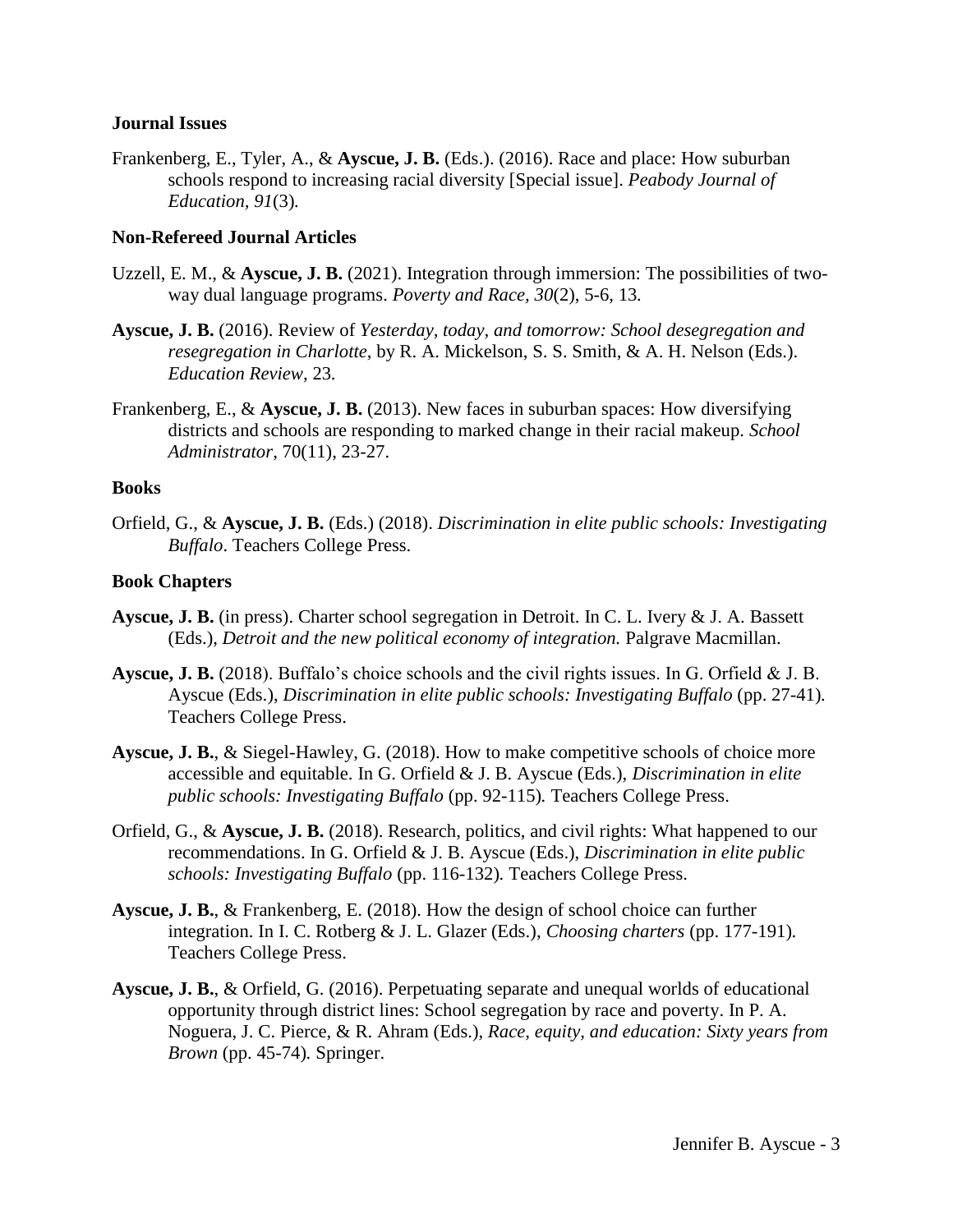#### **Other Scholarly Publications**

- Mordechay, K., & **Ayscue, J. B.** (2021 July). *Diversifying neighborhoods, diversifying schools? The relationship between neighborhood racial change and school segregation in New York City, Working paper 244.* National Center for the Study of Privatization in Education, Teachers College, Columbia University.
- Drake, T. A., **Ayscue, J.**, Little, M., & Pham, L. D. (2020). *COVID-19 and the achievement gap: Implications for North Carolina.* Raleigh, NC: North Carolina State University College of Education.
- Frankenberg, E., Ee, J., **Ayscue, J. B.**, & Orfield, G. (2019 May). *Harming our common future: America's segregated schools 65 years after Brown.* Los Angeles, CA: The Civil Rights Project/ Proyecto Derechos Civiles.
- Mordechay, K., & **Ayscue, J. B.** (2019 March). *School integration in gentrifying neighborhoods: Evidence from New York City.* Los Angeles, CA: The Civil Rights Project/ Proyecto Derechos Civiles.
- **Ayscue, J. B.** (2018). "One city, all kids": Creating a collaborative public education system for all of Los Angeles' students*.* In *We choose all: Building a system of excellent public education* (pp. 77-94). Los Angeles, CA: UNITE LA and UCLA Institute for Democracy, Education, and Access.
- **Ayscue, J. B.** (2018). Segregation in California and in Los Angeles Unified School District charter schools. In D. J. B. Mitchell (Ed.), *California Policy Options 2018* (pp. 108-133). Los Angeles, CA: UCLA School of Public Affairs.
- **Ayscue, J. B.**, Hawn Nelson, A., Mickelson, R. A., Giersch, J., & Bottia, M. C. (2018 January). *Charters as a driver of resegregation*. Los Angeles, CA: The Civil Rights Project/ Proyecto Derechos Civiles.
- Mordechay, K., & **Ayscue, J. B.** (2017 December). *White growth, persistent segregation: Could gentrification become integration?* Los Angeles, CA: The Civil Rights Project/ Proyecto Derechos Civiles.
- Siegel-Hawley, G., Frankenberg, E., & **Ayscue, J. B.** (2017 October). *Can socioeconomic diversity plans produce racial diversity in k-12 schools?* Washington, DC: The National Coalition on School Diversity.
- Orfield, G., **Ayscue, J. B.**, Whitaker, A., & Ee, J. (2017 September). *Ending discrimination, sharing opportunities, and building integration in Sausalito Marin City School District: A report to the California Department of Justice, Office of the Attorney General.* Los Angeles, CA: The Civil Rights Project/ Proyecto Derechos Civiles.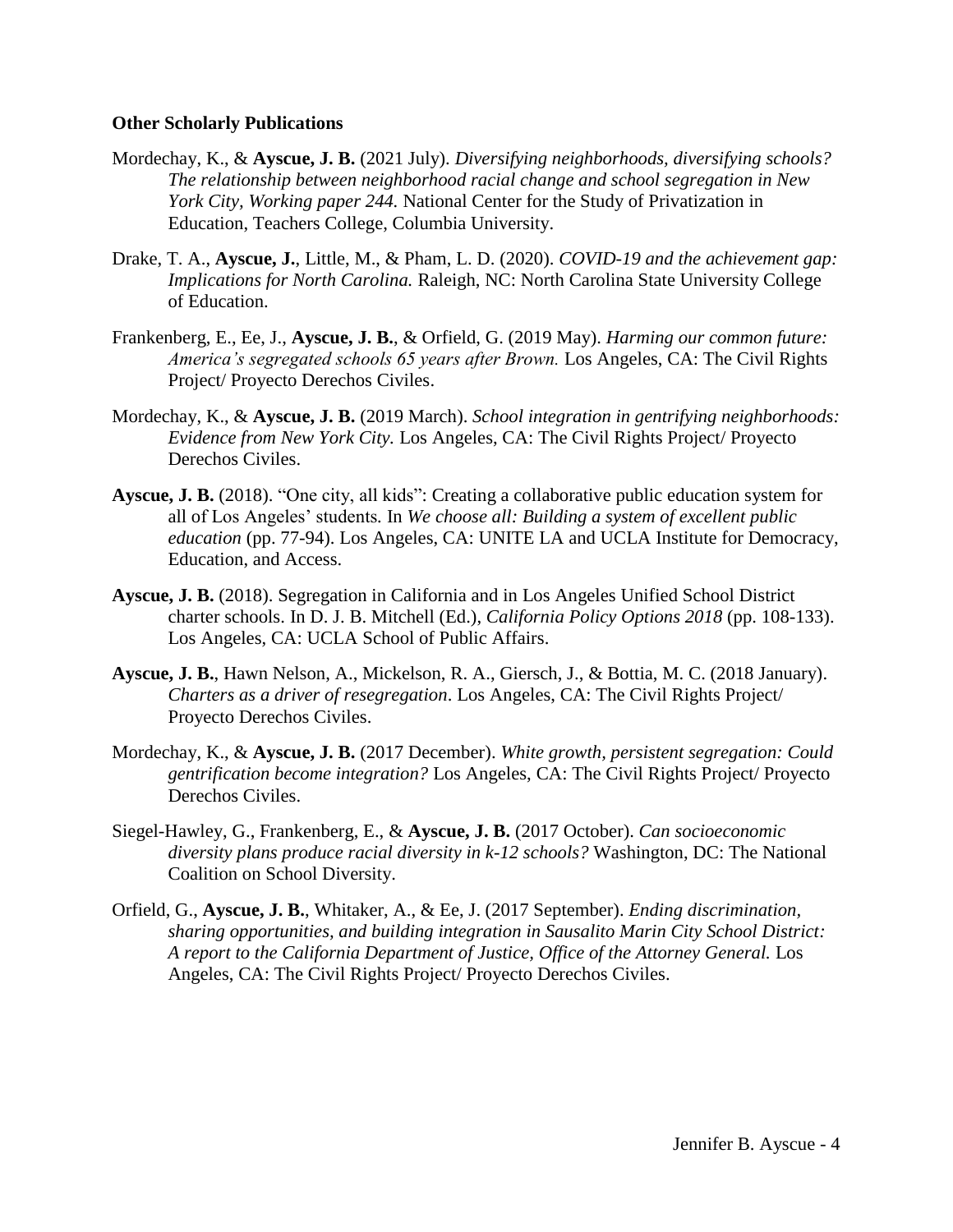- **Ayscue, J.**, Levy, R., Siegel-Hawley, G., & Woodward, B. (2017). *Choices worth making: Creating, sustaining, and expanding diverse magnet schools. A manual for local stakeholders.* Los Angeles, CA: The Civil Rights Project/Proyecto Derechos Civiles.
- **Ayscue, J. B.**, Frankenberg, E., & Siegel-Hawley, G. (2017 March). *The complementary benefits of racial and socioeconomic diversity in schools.* Washington, DC: The National Coalition on School Diversity.
- **Ayscue, J. B.** (2017 February). *Reclaiming the potential for equity and diversity in Montgomery County's schools of choice*. Washington, DC: The National Coalition on School Diversity.
- Orfield, G., Ee, J., & **Ayscue, J.** (2015). Deepening educational segregation in a policy vacuum. In D. J. B. Mitchell (Ed.), *California Policy Options 2015* (pp. 165-184). Los Angeles, CA: UCLA School of Public Affairs.
- Orfield, G., **Ayscue, J.**, Ee, J., Frankenberg, E., Siegel-Hawley, G., Woodward, B., & Amlani, N. (2015 May). *Better choices for Buffalo's students: Expanding and reforming the criteria schools system.* Los Angeles: The Civil Rights Project/Proyecto Derechos Civiles.
- **Ayscue, J. B.**, & Jau, S. with Flaxman, G., Kucsera, J., & Siegel-Hawley, G. (2014 September). *Diversity in the distance: The onset of racial change in Northern New England schools.*  Los Angeles: The Civil Rights Project/Proyecto Derechos Civiles.
- **Ayscue, J. B.**, & Woodward, B. with Kucsera, J., & Siegel-Hawley, G. (2014 May). *Segregation again: North Carolina's transition from leading desegregation then to accepting segregation now.* Los Angeles: The Civil Rights Project/Proyecto Derechos Civiles.
- **Ayscue, J. B.**, & Greenberg, A. with Kucsera, J., & Siegel-Hawley, G. (2013 May). *Losing ground: School segregation in Massachusetts.* Los Angeles: The Civil Rights Project/Proyecto Derechos Civiles.
- **Ayscue, J. B.** with Flaxman, G., Kucsera, J., & Siegel-Hawley, G. (2013 April). *Settle for segregation or strive for diversity? A defining moment for Maryland's public schools.*  Los Angeles: The Civil Rights Project/Proyecto Derechos Civiles.

#### **Web-Based Publications**

- **Ayscue, J. B.**, & Uzzell, E. M. (2022, February 15). How teachers and leaders facilitate integration in a two-way dual language immersion program [Web log post]. The School Diversity Notebook. Available at [https://sdnotebook.com/2022/02/15/how-teachers](https://sdnotebook.com/2022/02/15/how-teachers-leaders-facilitate-integration-in-a-two-way-dual-language-immersion-program/)[leaders-facilitate-integration-in-a-two-way-dual-language-immersion-program/](https://sdnotebook.com/2022/02/15/how-teachers-leaders-facilitate-integration-in-a-two-way-dual-language-immersion-program/)
- Fusarelli, L. D., & **Ayscue, J. B.** (2019, October 4). Accountability requires oversight. *Phi Delta Kappan.* Available at [https://www.kappanonline.org/education-standards-accountability](https://www.kappanonline.org/education-standards-accountability-essa-petrilli/)[essa-petrilli/](https://www.kappanonline.org/education-standards-accountability-essa-petrilli/)
- Mordechay, K., & **Ayscue, J. B.** (2019, July 8). How gentrification by urban millennials improves public school diversity. The Atlantic Monthly Group: CityLab. Available at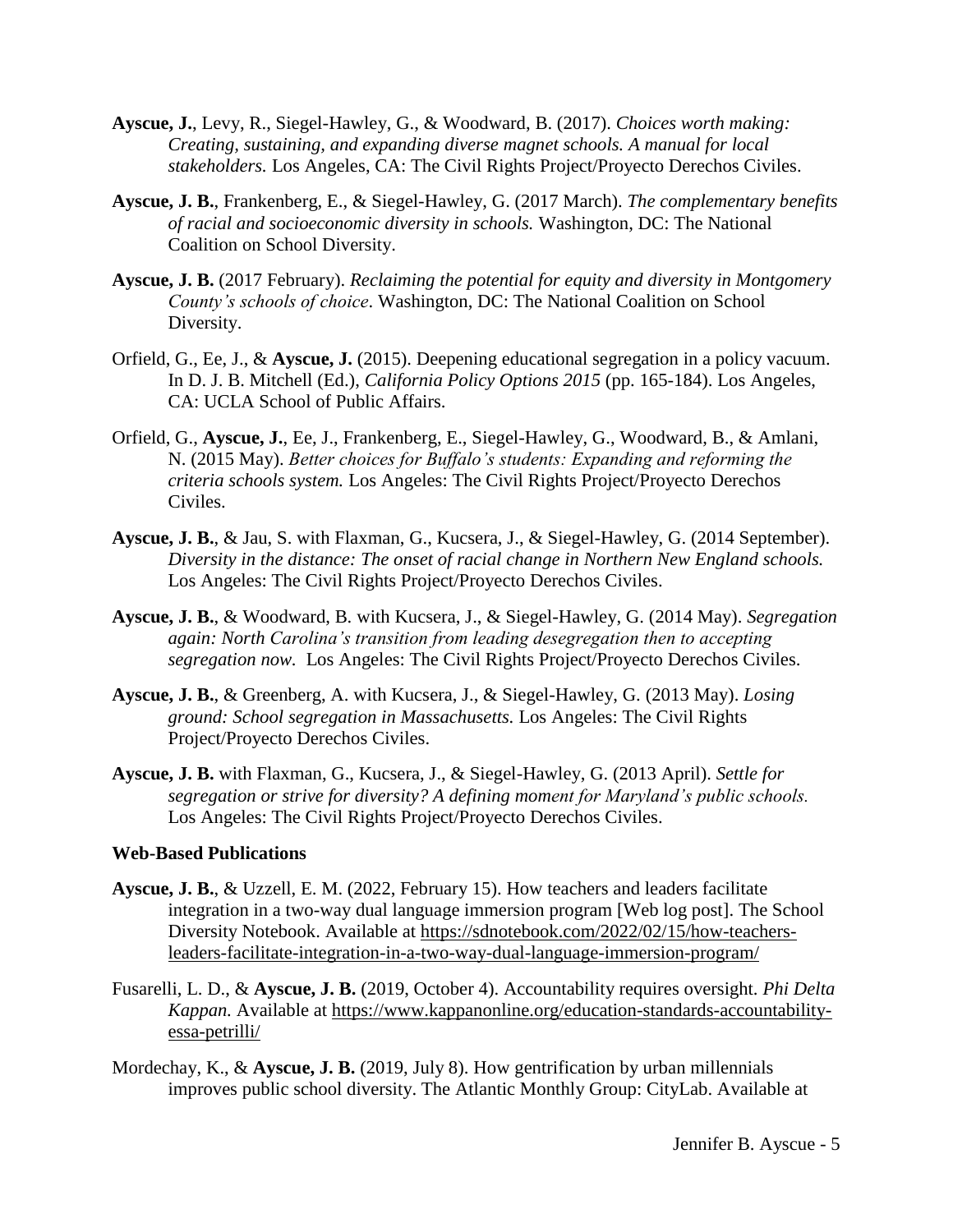[https://www.citylab.com/perspective/2019/07/gentrification-school-segregation-new](https://www.citylab.com/perspective/2019/07/gentrification-school-segregation-new-york-city-neighborhood/593179/)[york-city-neighborhood/593179/](https://www.citylab.com/perspective/2019/07/gentrification-school-segregation-new-york-city-neighborhood/593179/)

- **Ayscue, J.** (2018, July). Q&A with Congressional Fellows: Jennifer Ayscue. Washington, DC: American Educational Research Association. Available at [https://www.aera.net/Newsroom/AERA-Highlights-E-newsletter/AERA-Highlights-July-](https://www.aera.net/Newsroom/AERA-Highlights-E-newsletter/AERA-Highlights-July-2018/Q-A-with-Congressional-Fellows-Jennifer-Ayscue)[2018/Q-A-with-Congressional-Fellows-Jennifer-Ayscue](https://www.aera.net/Newsroom/AERA-Highlights-E-newsletter/AERA-Highlights-July-2018/Q-A-with-Congressional-Fellows-Jennifer-Ayscue)
- **Ayscue, J.** (Ed.). (Published weekly, 2015, October -2016, September). *Just News from Center X*. Los Angeles: UCLA Center X. Available at<https://centerx.gseis.ucla.edu/just-news>
- **Ayscue, J.**, & Orfield, G. (2015, May 22). The role of school district boundary lines in perpetuating school segregation [Web log post]. University of Oxford: openpop.org. Available at<http://www.openpop.org/?p=1097>
- **Ayscue, J.**, & Orfield, G. (2015, April 22). States with highly fragmented school districts have greater levels of school segregation [Web log post]. The London School of Economics and Political Science: USAPP. Available at<http://bit.ly/1DN4P3b>

### **PRESENTATIONS**

#### **Conference Presentations**

- **Ayscue, J. B.**, Fusarelli, L. D., & Uzzell, E. M. (2022 April). *Politics, capacity, and a pandemic: Equity and early implementation of the Every Student Succeeds Act.* Paper to be presented at the annual meeting of the American Educational Research Association, San Diego, CA.
- **Ayscue, J. B.,** Frankenberg, E., Morton, M., & Edwards, E. (2022 April). *Housing, student homelessness, and racial integration as essential education policy components*. Paper to be presented at the annual meeting of the American Educational Research Association, San Diego, CA.
- **Ayscue, J. B.**, Mordechay, K., & Matthews, G. (2022 April). *Teachers' and leaders' perceptions of school diversity in a gentrifying neighborhood*. Poster to be presented at the annual meeting of the American Educational Research Association, Virtual.
- Mordechay, K., Rivera Rodas, E. I., & **Ayscue, J. B.** (2022 April). *Neighborhood diversity, school segregation? Exploring links in California.* Paper to be presented at the annual meeting of the American Educational Research Association, Virtual.
- **Ayscue, J. B.**, & Uzzell, E. (2021 April). *Promoting racial and linguistic integration in two-way dual language immersion classrooms.* Paper presented at the annual meeting of the American Educational Research Association, Virtual.
- Uzzell, E., & **Ayscue, J. B.** (2021 April). *Two-way dual language immersion as a policy lever for racial integration.* Paper presented at the annual meeting of the American Educational Research Association, Virtual.

Mordechay, K., & **Ayscue, J. B.** (2021 April). *Reurbanization and the segregation of local*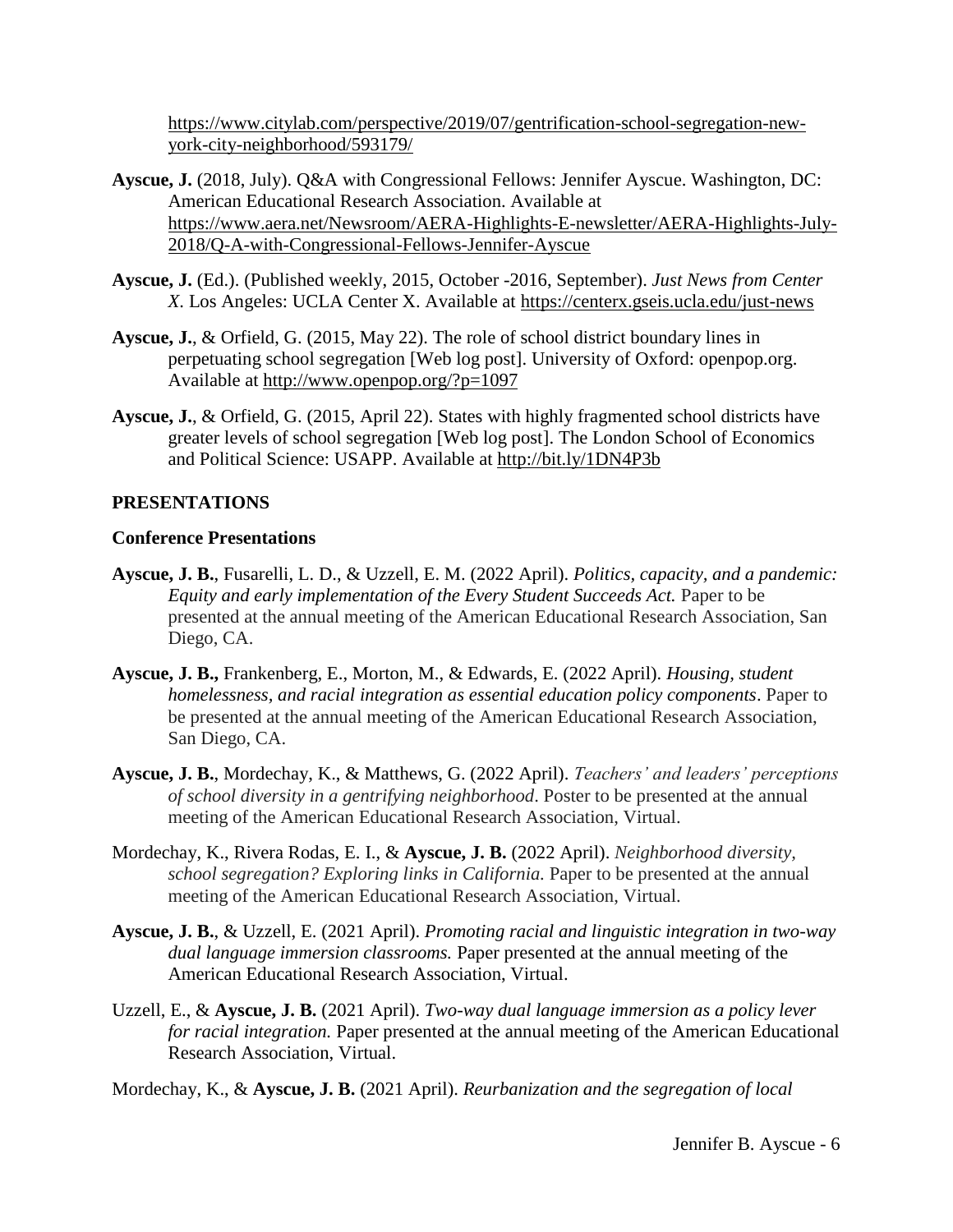*charter schools.* Paper presented at the annual meeting of the American Educational Research Association, Virtual.

- Uzzell, E., & **Ayscue, J. B.** (2020 November). *Two-way dual language immersion as a policy lever for integration*. Poster presented at the Association for Public Policy Analysis and Management Fall Research Conference, Virtual.
- **Ayscue, J. B.**, Bottia, M. C., Mickelson, R. A., & Wilson, J. J. (2020 April). *The past, present, and future of Brown's mandate: A view from North Carolina. Invited paper accepted for* presentation in Presidential Session at the annual meeting of the American Educational Research Association, San Francisco, CA.
- **Ayscue, J. B.** (2020 April). *"Resegregation will not happen on our watch": Voluntary desegregation in Wake County, North Carolina.* Paper accepted for presentation at the annual meeting of the American Educational Research Association, San Francisco, CA.
- Rubin, P. G., **Ayscue, J. B.**, & Uzzell, E. (2020 April). *Congressional Research Service reports during the 115th Congress: Who is informing federal education policymaking?* Paper accepted for presentation at the annual meeting of the American Educational Research Association, San Francisco, CA.
- Acosta Stephens, L., **Ayscue, J. B.**, Ee, J. J., Estrada, P., Farkas, T., Frankenberg, E., Hayes, K. G., & Orfield, G. (2020 April). *Segregation versus integration: Researchers and district partners producing good for students labeled English learners.* Invited paper accepted for presentation in Presidential Session at the annual meeting of the American Educational Research Association, San Francisco, CA.
- Mordechay, K., & **Ayscue, J. B.** (2020 April). *Could gentrification become integration? Evidence from New York City.* Paper accepted for presentation at the annual meeting of the American Educational Research Association, San Francisco, CA.
- **Ayscue, J. B.**, Rubin, P. G., & Uzzell, E. (2019 November). *Analyzing Congressional Research Service reports from the 115th Congress: Sources informing federal education policy*. Poster presented at the Association for Public Policy Analysis and Management Fall Research Conference, Denver, CO.
- Mordechay, K., & **Ayscue, J. B.** (2019 November). *Could neighborhood gentrification further school integration?* Paper presented at the Association for Public Policy Analysis and Management Fall Research Conference, Denver, CO.
- Baron, J., **Ayscue, J. B.**, Meier, E. B., Sadler, T. D., Serpell, Z., & Thomas, J. (2018 April). *Connecting to Congress: Stories and strategies*. Annual Meeting of the American Educational Research Association, New York, NY.
- Mordechay, K., & **Ayscue, J. B.** (2018 April). *Gentrification, desegregation, and educational equality.* Paper presented at the annual meeting of the American Educational Research Association, New York, NY.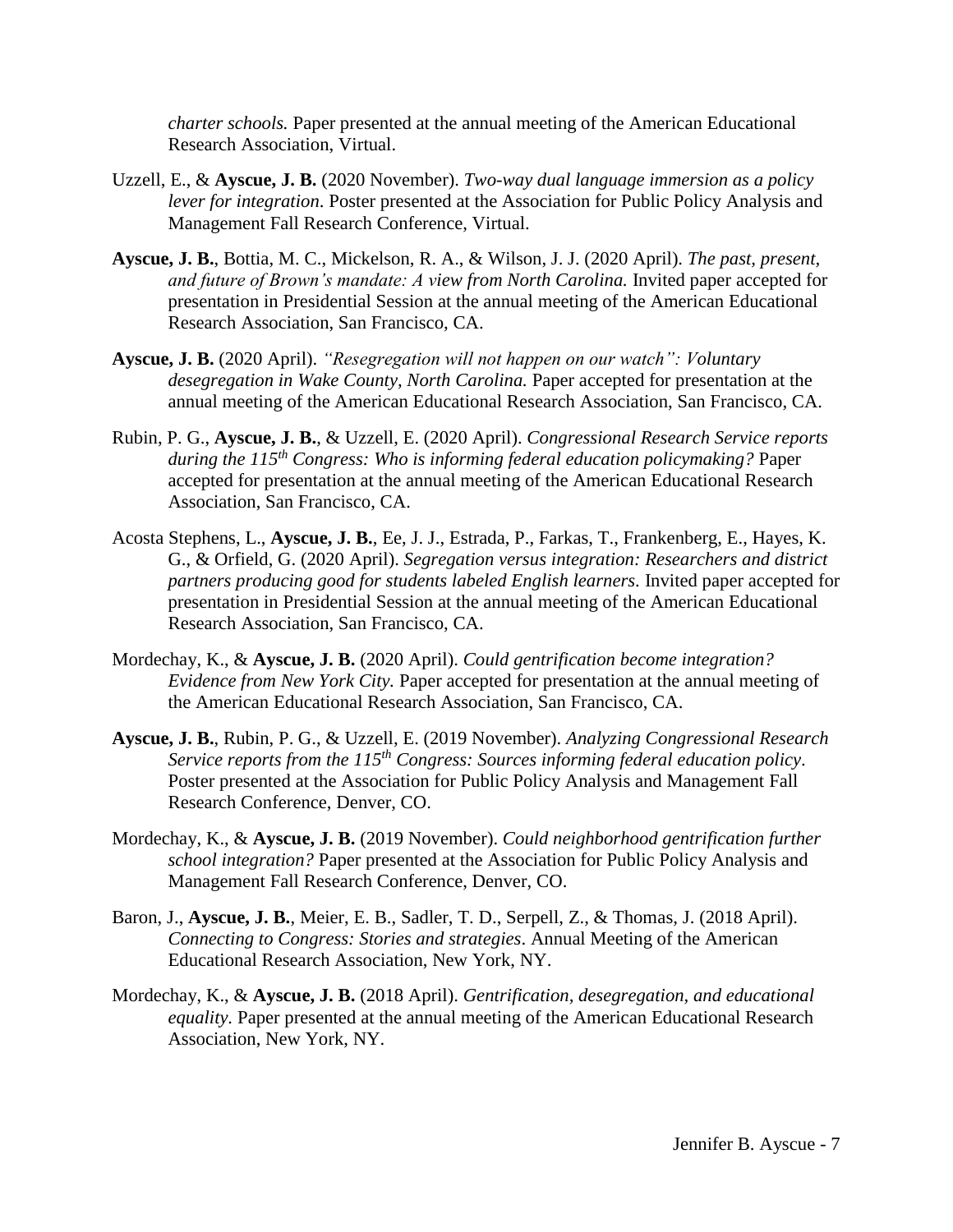- **Ayscue, J. B.**, & Laughner, J. (2017 June). *How magnets can support diversity.* Center for Education and Civil Rights Conference on Furthering Diversity in K-12 Schools through Student Assignment, Washington, DC.
- Orfield, G., & **Ayscue, J. B.** (2017 April). *Magnet research: What exists? What's needed?*  Magnet Schools of America Annual Conference, Los Angeles, CA.
- **Ayscue, J. B.**, Orfield, G., Siegel-Hawley, G., & Woodward, B. (2017 April). *Magnets and school turnarounds: A policy lever for promoting equitable, diverse schools*. Paper presented at the annual meeting of the American Educational Research Association, San Antonio, TX.
- Siegel-Hawley, G., Frankenberg, E., Orfield, G., **Ayscue, J. B.**, Levy, R. A., & Vahdani, T. (2017 April). *New flexibility, new challenges? Federally funded magnet schools post-Parents Involved.* Paper presented at the annual meeting of the American Educational Research Association, San Antonio, TX.
- **Ayscue, J. B.**, Levy, R. A., Siegel-Hawley, G., & Frankenberg, E. (2016 November). *A federal*  lever for school integration: New opportunities and challenges for magnet schools. Paper presented at the annual convention of the University Council for Educational Administration, Detroit, MI.
- **Ayscue, J. B.**, & Siegel-Hawley, G. (2016 April). *How to equalize access to competitive schools of choice.* Paper presented at the annual meeting of the American Educational Research Association, Washington, D. C.
- Woodward, B., **Ayscue, J. B.**, & Orfield, G. (2016 April). *How researchers can give voice to a marginalized community.* Paper presented at the annual meeting of the American Educational Research Association, Washington, D. C.
- **Ayscue, J. B.**, & Woodward, B. (2015 April). *Rural school segregation in North Carolina, 1991-2011.* Paper presented at the annual meeting of the American Educational Research Association, Chicago, IL.
- **Ayscue, J. B.** (2015 February). *School choice and segregation in California's public schools.*  Paper presented at the Academy for Educational Studies' Critical Questions in Education Conference, San Diego, CA.
- **Ayscue, J. B.**, Kucsera, J., Siegel-Hawley, G., & Woodward, B. (2014 June). *Three distinct histories with one common future? School segregation in Charlotte, Raleigh, and Richmond, 1989-2010.* Paper presented at Penn State University's Civil Rights and Education Conference, State College, PA.
- **Ayscue, J. B.**, Frankenberg, E., & Tyler, A. C. (2014 April). *Responding to racial change in suburbia: The effectiveness of school policies and practices.* Paper presented at the annual meeting of the American Educational Research Association, Philadelphia, PA.
- **Ayscue, J. B.**, & Kucsera, J. (2014 April). *Losing ground: School segregation in Massachusetts.*  Paper presented at the annual meeting of the American Educational Research Association, Philadelphia, PA.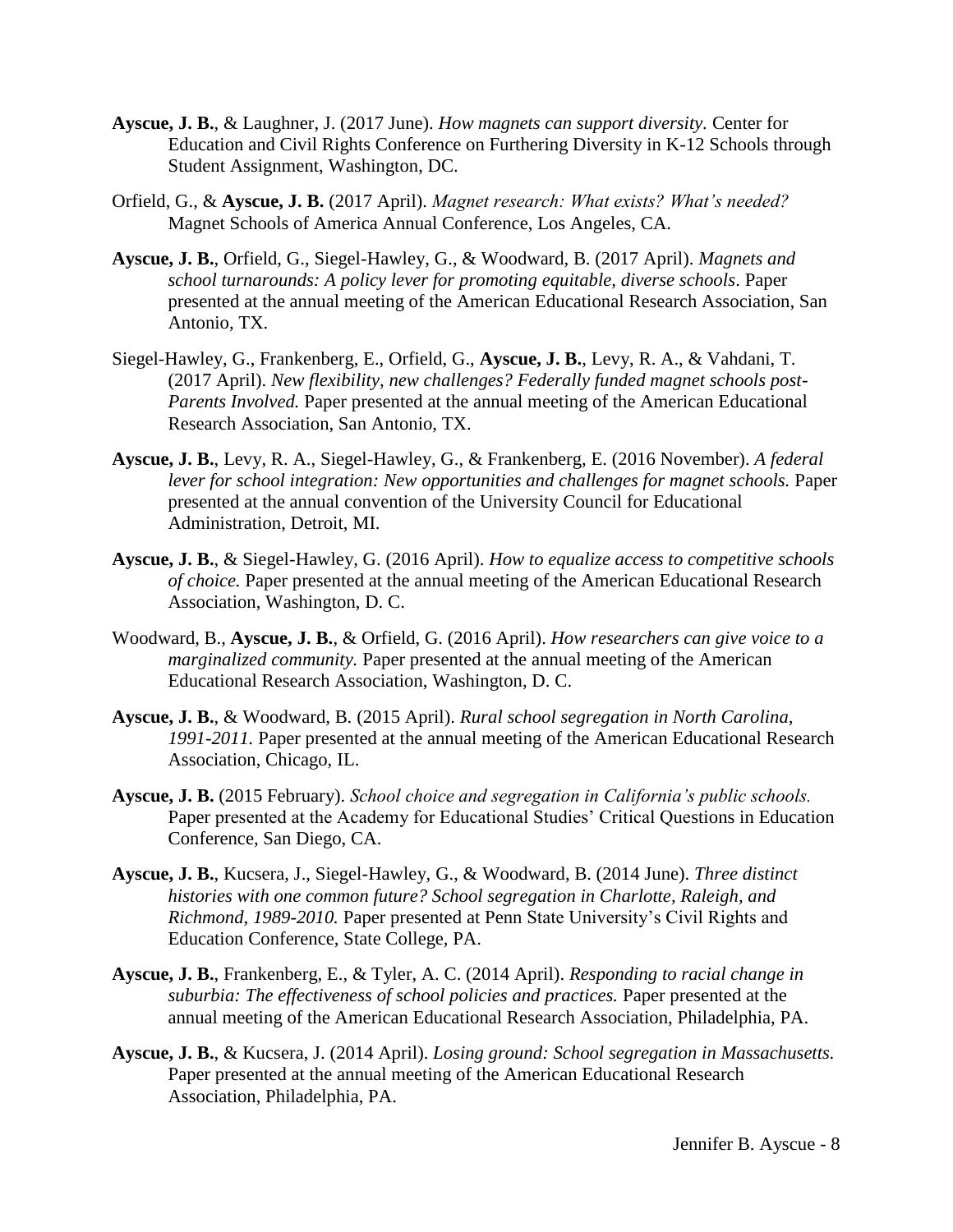- Frankenberg, E., **Ayscue, J. B.**, & Tyler, A. C. (2014 April). *Diversifying high schools in racially changing suburban districts: Expanding opportunity, creating barriers?* Paper presented at the annual meeting of the American Educational Research Association, Philadelphia, PA.
- Tyler, A. C., Frankenberg, E., & **Ayscue, J. B.** (2014 April). *New faces, new paradigms: How teachers make sense of suburban diversification.* Paper presented at the annual meeting of the American Educational Research Association, Philadelphia, PA.

### **Invited Presentations**

- **Ayscue, J. B.** (2016 November). *Segregation, desegregation, and diversity: Do they matter?*  University of North Carolina at Charlotte, Department of Public Policy, Charlotte, NC.
- Siegel-Hawley, G., & **Ayscue, J. B.** (2016 December). *Magnets and school turnaround.* Magnet Schools Assistance Program Project Directors Meeting, Washington, DC.
- **Ayscue, J. B.** (2015 April). *Racial diversity in Maine's schools.* Public Forum on Cultivating Diversity in Maine Schools, Portland, ME.
- **Ayscue, J. B.** (2014 July). *Segregation in California's schools.* American Federation of Teachers Convention, Los Angeles, CA.
- **Ayscue, J. B.** (2014 June). *Segregation again.* The State of Things, WUNC North Carolina Public Radio, Chapel Hill, NC. Available at<http://wunc.org/post/segregation-again>

## **TEACHING EXPERIENCE**

## **College-Level Teaching Experience**

North Carolina State University

- ELP 795 Education and Civil Rights, Spring 2022, Fall 2021, Spring 2021
- ED 730 Introduction to Qualitative Research in Education, Fall 2021, Fall 2020, Spring 2020, Fall 2019, Spring 2019
- ELP 515 Education and Social Diversity, Fall 2020
- ELP 756 Organizational Leadership and Management for School Leaders, Spring 2019
- ELP 753 Data Decision Making for School Administrators, Fall 2019, Fall 2018

University of California, Los Angeles

- Equal Rights and Unequal Education: An American Dilemma, *Teaching Assistant,*  Professor Patricia Gándara and Professor Gary Orfield, Fall 2012
- Early Childhood Development, *Special Reader,* Professor Pamela Bailis, Spring 2012
- The Teaching Profession, *Special Reader,* Professor Pamela Bailis, Winter 2012, Spring 2012

## **Primary- and Secondary-Level Teaching Experience**

School Liaison/Advocate, A Child's Place, Charlotte, NC, 2010-2011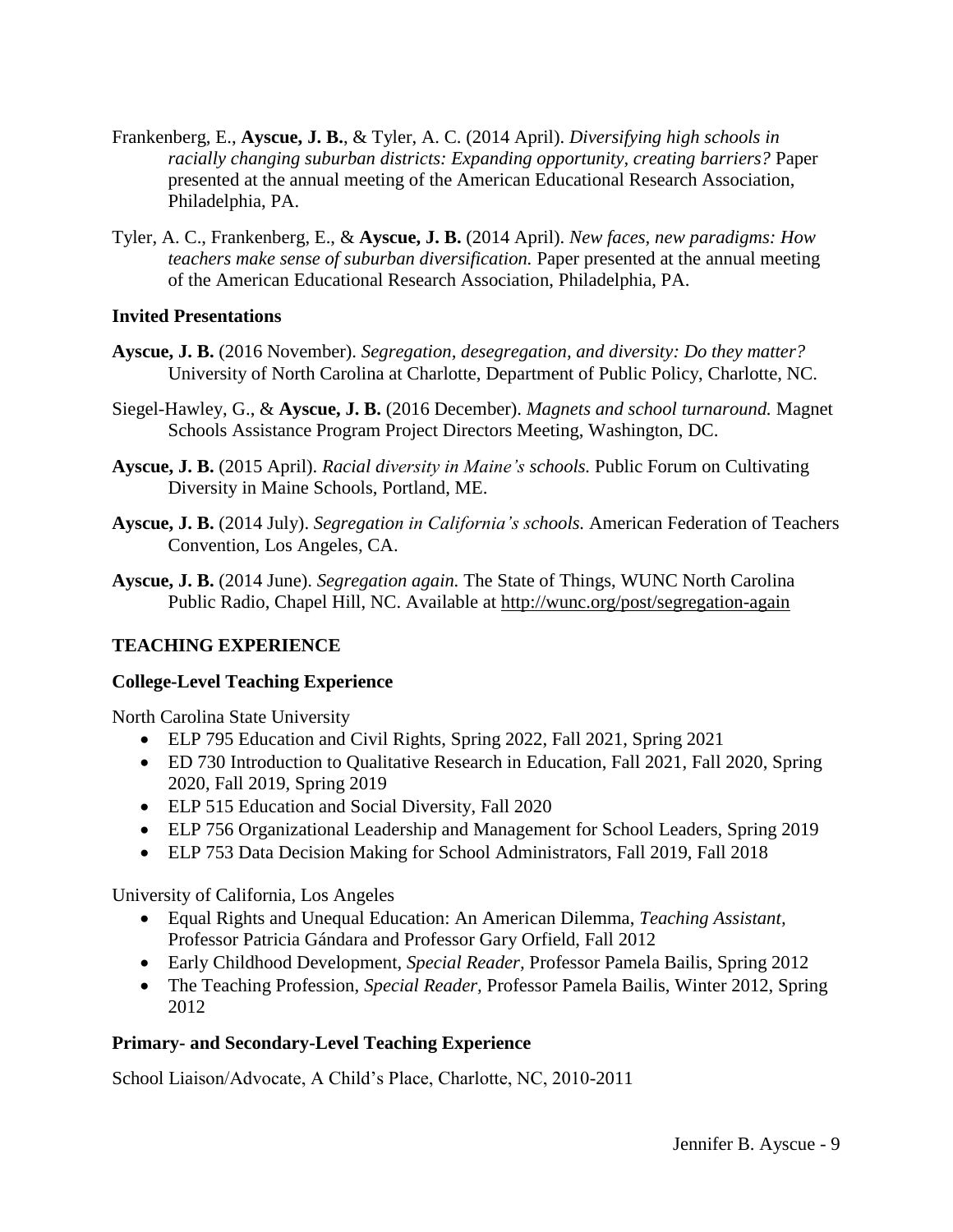Teacher, Walter G. Byers Elementary School, Charlotte, NC, 2009-2010

Manager of Instruction, Revolution Prep, Santa Monica, CA, 2008-2009

Teacher, East Palo Alto Charter School, East Palo Alto, CA, 2006-2008

## **GRANTS AND FELLOWSHIPS**

### **Research Funding**

- Principal Investigator. *Integration in Two-Way Immersion Programs.* Faculty Research and Professional Development Fund, NCSU College of Education, 2019-2020. Amount of Award: \$7,699.
- Researcher. *School Resegregation in North Carolina and in Vermont, New Hampshire, and Maine.* Graduate Summer Research Mentorship Award, UCLA, Summer 2013. Amount of Award: \$6,000.
- Researcher. *Resegregation in Maryland.* Graduate Summer Research Mentorship Award, UCLA, Summer 2012. Amount of Award: \$6,000.

## **Scholarships and Fellowships**

American Educational Research Association Congressional Fellowship, 2017-18

Urban Schooling Division Fellowship, UCLA, 2015 (tuition, fees, stipend)

William and Louise Lucio Fellowship, UCLA, 2011-2014 (tuition, fees, stipend)

James and Viola Quillen Graduate Student Fellowship Award, Stanford University, 2005

North Carolina Teaching Fellows Scholarship, UNC, 2001-2005 (tuition, fees, stipend)

Frank Comfort Merit Scholarship, UNC-Chapel Hill, 2004

## **AWARDS AND RECOGNITIONS**

NC State Impact Scholar, 2022

NC State Alumni Association Outstanding Teacher Award, 2022

NC State Outstanding Teacher Award, 2021-2022

Phi Beta Kappa, 2004

Kappa Delta Pi International Honor Society, 2004

## **PROFESSIONAL SERVICE**

## **Manuscript and Book Reviewer**

*Education Policy Analysis Archives*, 2015-2021

*Race and Social Problems,* 2016-2021